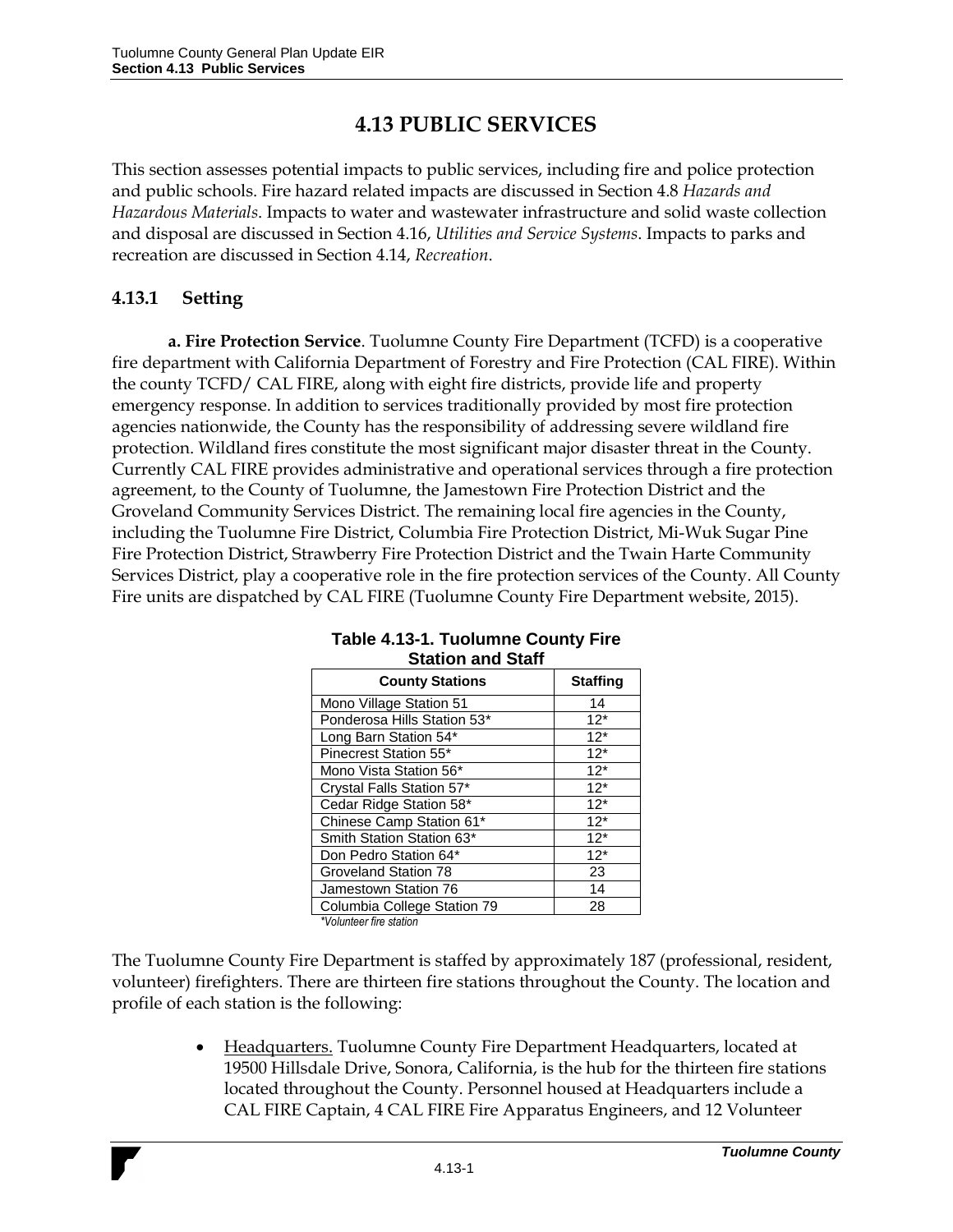Firefighters. This fire station is equipped with a 2008 Spartan Type 1 Engine, a 1993 International Type 2 Engine, a 1989 Freightliner Water Tender, and a 1997 Dodge 4x4 Pickup. Headquarters also serves the public and answers questions that are received in person or by phone.

- 53 Ponderosa Hills Fire Station is located at 20810 Tomira Meadows Ct in Tuolumne. Station 53 Ponderosa Hills is a volunteer fire station. Currently United States Forest Service Engine 13 is co-located at this facility. Personnel include 12 Volunteer Firefighters. This fire station is equipped with a 1997 International Type 2 Engine.
- 54 Long Barn Fire Station is located at 25910 Long Barn Road in Long Barn. Station 54 Long Barn is a volunteer fire station. Personnel include 12 Volunteer Firefighters. This fire station is equipped with a 1986 International Type 2 Engine and a 2002 Freightliner Type 2 Water Tender.
- 55 Pinecrest Fire Station is located on Pinecrest Avenue in Pinecrest. Station 55 Pinecrest is a volunteer fire station run in conjunction with the Pinecrest Permitees Association. It is staffed and ready to respond 24 hours, 7 days a week. Personnel include 12 Volunteer Firefighters. Special equipment utilized in this station are snowmobiles and a fire boat. This fire station is also equipped with a 2000 Freightliner Type 2 Engine, a 2003 International Type 3 Engine, 4 snowmobiles with snowmobile transport, and a 1986 Kencraft boat.
- 56 Mono Vista Fire Station is located at 16925 Mono Vista Road North in Sonora. Station 56 Mono Vista is a volunteer fire station. Personnel include 12 Volunteer Firefighters. This fire station is equipped with a 1984 Ford Type 2 Engine and a 1998 Dodge Squad.
- 57 Crystal Falls Fire Station is located at 21720 Phoenix Lake Road in Sonora. Station 57 Crystal Falls is a volunteer fire station. Currently United States Forest Service Engine 14 is co-located at this facility. Personnel include 12 Volunteer Firefighters. This fire station is equipped with a 1997 International Type 2 Engine.
- 58 Cedar Ridge Fire Station is located at 24190 Kewin Mill Road in Sonora. Station 58 Cedar Ridge is a volunteer fire station. Personnel include 12 Volunteer Firefighters. This fire station is equipped with a 1997 Freightliner Type 2 Engine and a 1982 Dodge Type 4 Engine.
- 61 Chinese Camp Fire Station is located on Highway 120 in Chinese Camp. Station 61 Chinese Camp is a volunteer fire station. Personnel include 12 Volunteer Firefighters. This fire station is equipped with a 1996 International Type 2 Engine and a 1989 International Type 1 Water Tender.
- 63 Smith Station Fire Station is located at 23260 Elmore Road in Groveland. Station 63 Smith Station is a volunteer fire station. Personnel include 12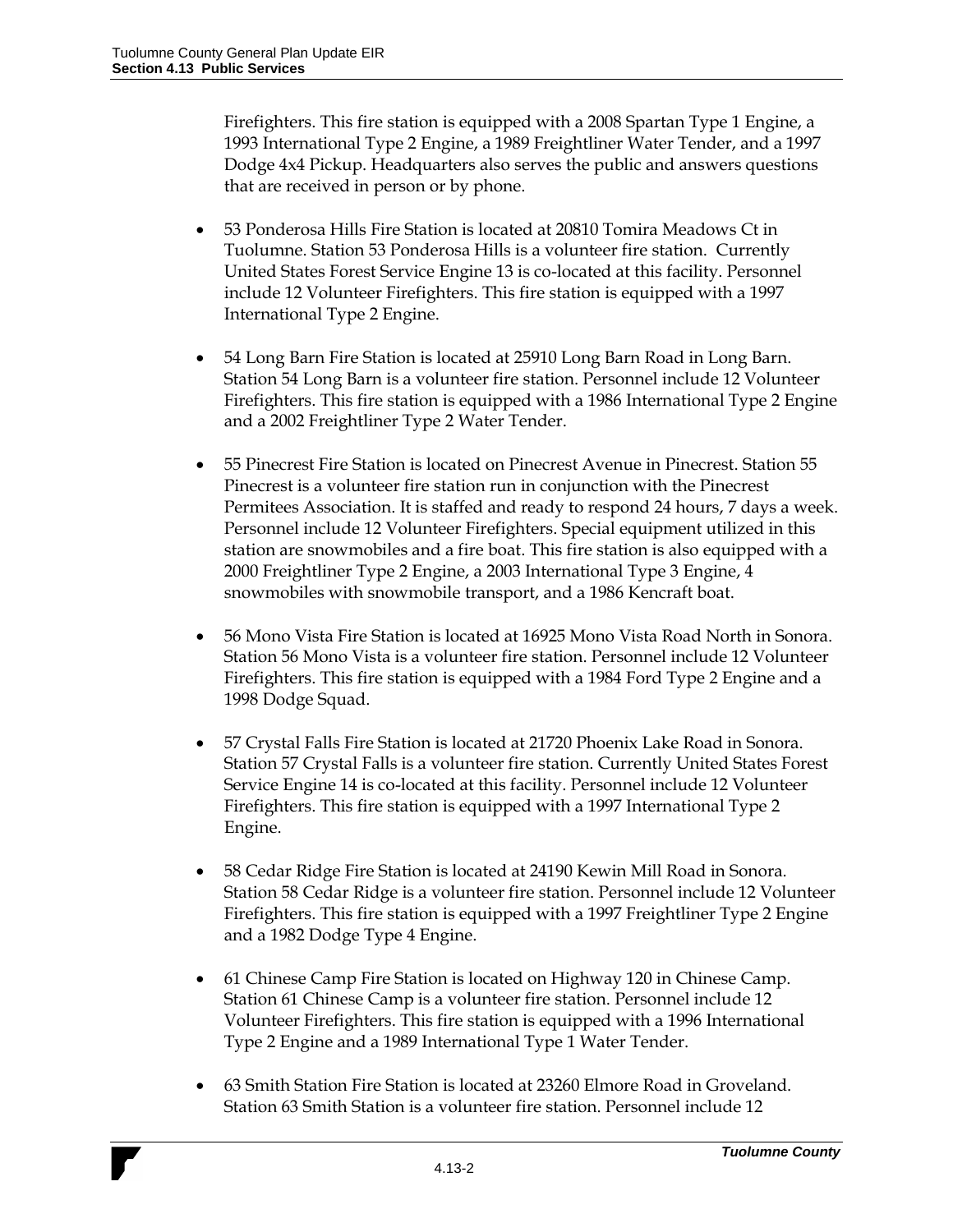Volunteer Firefighters. This fire station is equipped with a 1986 Type 2 Engine and a 1969 Ford Type 2 Water Tender.

- 64 Don Pedro Fire Station is located at 2990 Highway 132 in La Grange. Station 64 Don Pedro is a volunteer fire station that is co-located with CAL FIRE Blanchard Station. Personnel include 12 Volunteer Firefighters. This fire station is equipped with a 2003 Ford Type 4 Engine and a 1996 International Type 2 Engine.
- 76 Jamestown Fire Station is located at 18249 4th Avenue in Jamestown. Personnel include a CAL FIRE Captain, 4 CAL FIRE Fire Appartus Engineers, and 12 Volunteer Firefighters. This fire station is equipped with a 2008 Spartan Type 1 Engine, a 1994 International Type 2 Engine, and a 1989 Freightliner Type 1 Water Tender.
- 78 Groveland Fire Station is located at 18930 Highway 120 in Groveland. Personnel include a CAL FIRE Fire Captain, 4 CAL FIRE Fire Appartus Engineers, and 21 Part Time Firefighters. This fire station is equipped with a 2009 Pierce Type 1 Engine, a 2000 Freightliner Type 1 Engine, a 1984 GMC Type 2 Engine, a 2003 International Type 3 Engine, and a 1999 Dodge Pickup.
- 79 Columbia College Fire Station is located at 11600 Columbia College Drive in Columbia. Station 79 Columbia College is operated under a cooperative agreement with CAL FIRE/Tuolumne County Fire Department. The station is geared to train students to prepare for future employment in the fire service. Supervision for the station is provided by a CAL FIRE Fire Captain. Its personnel are usually those attending Columbia College with a fire science major. Personnel include a CAL FIRE Captain, 15 Student Firefighters, and 12 Volunteer Firefighters. This fire station is equipped with a 1999 Hi Tech Type 1 Engine, a 2003 Hi Tech Type 3 Engine, and a 1998 Ford Breathing Support.

The Tuolumne County Fire Department responded to 4,347 total incidents during the 2014 calendar year, and currently serves an area of more than 2,200 square miles. Currently, the Fire Department has nine firefighters on duty 24 hours a day, seven days a week. TCFD does not use any service ratio standard such as the National Fire Protection Association standard for fire protection services that require a 1.2 firefighters per 1,000 resident ratio, nor do they currently provide an average response time (personal communication, Stephen Gregory, Tuolumne County Fire Prevention, 8/14/2015).

The Fire Prevention Division of the Tuolumne County Fire Department is coordinated by the Fire Marshal and it is the duty of the Fire Prevention Division to prevent incidents that require the response of the County's fire suppression personnel. It is the job and responsibility of this Division to enforce fire codes, to conduct fire and life safety plan reviews, to provide fire safety education, to inspect and abate existing and potential fire hazards through public education and code enforcement. The Fire Marshal and staff also draft and recommend new fire and life safety ordinance codes and standards to the Tuolumne County Board of Supervisors as needed (Tuolumne County Fire Department website, 2015).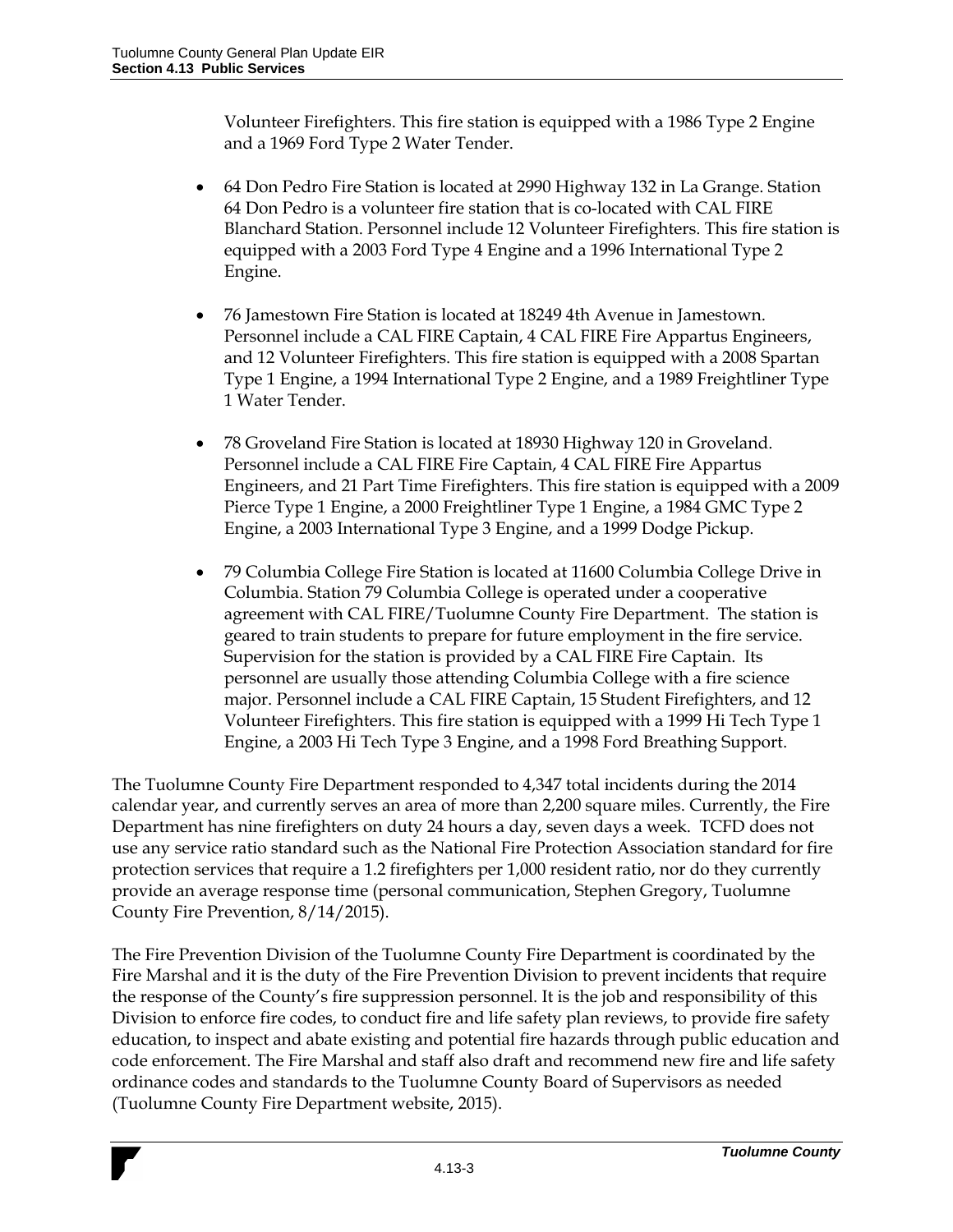Tuolumne County Ambulance Service provides emergency and non-emergency medical transport services for Tuolumne County. Tuolumne County Ambulance Services has served the county for over 25 years. There are 63 full time and part time Paramedics and Emergency Medical Technicians (EMTs) employed, who handle approximately 6,500 transports per year (Tuolumne County Ambulance website, 2015). Tuolumne County Ambulance Service takes an active role in analyzing program operations to improve Emergency Medical Services in the area. Tuolumne County Firefighters respond to medical emergencies of all types.

**b. Law Enforcement**. The Tuolumne County Sheriff's Office (TCSD) is committed to providing law enforcement services to all unincorporated areas of the County and to staff the county jail. There are approximately 135 authorized positions, including 63 Patrol Deputies and 38 Adult Detention deputies who provide law enforcement services to the 54,357 residents of the county. Additionally the Emergency Dispatch Center is staffed 24/7 by 13 Dispatchers. There is only one Sheriff Station in the County, located at 28 Lower Sunset Drive, in Sonora (personal communication, Sarah Carillo, Tuolumne County Counsel, 8/14/2015).

In addition to staffing the Patrol division, the County Jail, Emergency Dispatch Center, the Coroner's Office, and performing Civil Processes, the Sheriff's Office also provides a wide array of ancillary services such as investigations, narcotics, boat patrol, courts security, records, swat, search & rescue, K-9. Crime prevention and administrative functions are also provided by the Sheriff's Office (Tuolumne County Sheriff's Office website, 2015).

In 2013, TCSD handled more than 31,688 calls for service. These calls for service range anywhere from homicides to loud music complaints, to assists to Sonora Police, California Highway Patrol, Fire Department, Child Welfare Services, etc. For the 2013 calendar year, calls for service included over 2,500 traffic stops and more than 296 issued citations. Deputies contacted 852 suspicious vehicles or persons. Additionally Deputies had 2,574 self-initiated incidents, handled 2,949 disturbance calls, which included domestic violence and verbal disputes. In addition, the Sheriff's Office Dispatch handled 9,010 calls for service ranging from medical aids to animal control calls and assisting other agencies (Tuolumne County Sheriff's Office 2013 Year-End Report).

TCSD does not have a desired officer per 1,000 resident ratio. The Sheriff's Office does not use a level of service ratio due to the large geographic area of the county. TCSD strives to ensure it has enough personnel to cover the large geographic area (personal communication, Sarah Carrillo, Tuolumne County Counsel, 8/14/2015). TCSD's average response time is 3 minutes and 18 seconds (personal communication, Sarah Carrillo, Tuolumne County Counsel,  $8/14/2015$ ).

The California Highway Patrol provides additional traffic enforcement along State Highways and County roadways. Tuolumne County is within the California Highway Patrol's (CHP) Central Division which encompasses the heart of the San Joaquin Valley. The County's CHP area office is located at 18437 Fifth Avenue in Jamestown. In addition to issuing traffic citations for traffic violations, CHP provides other services to support the overall safety of residents in the County.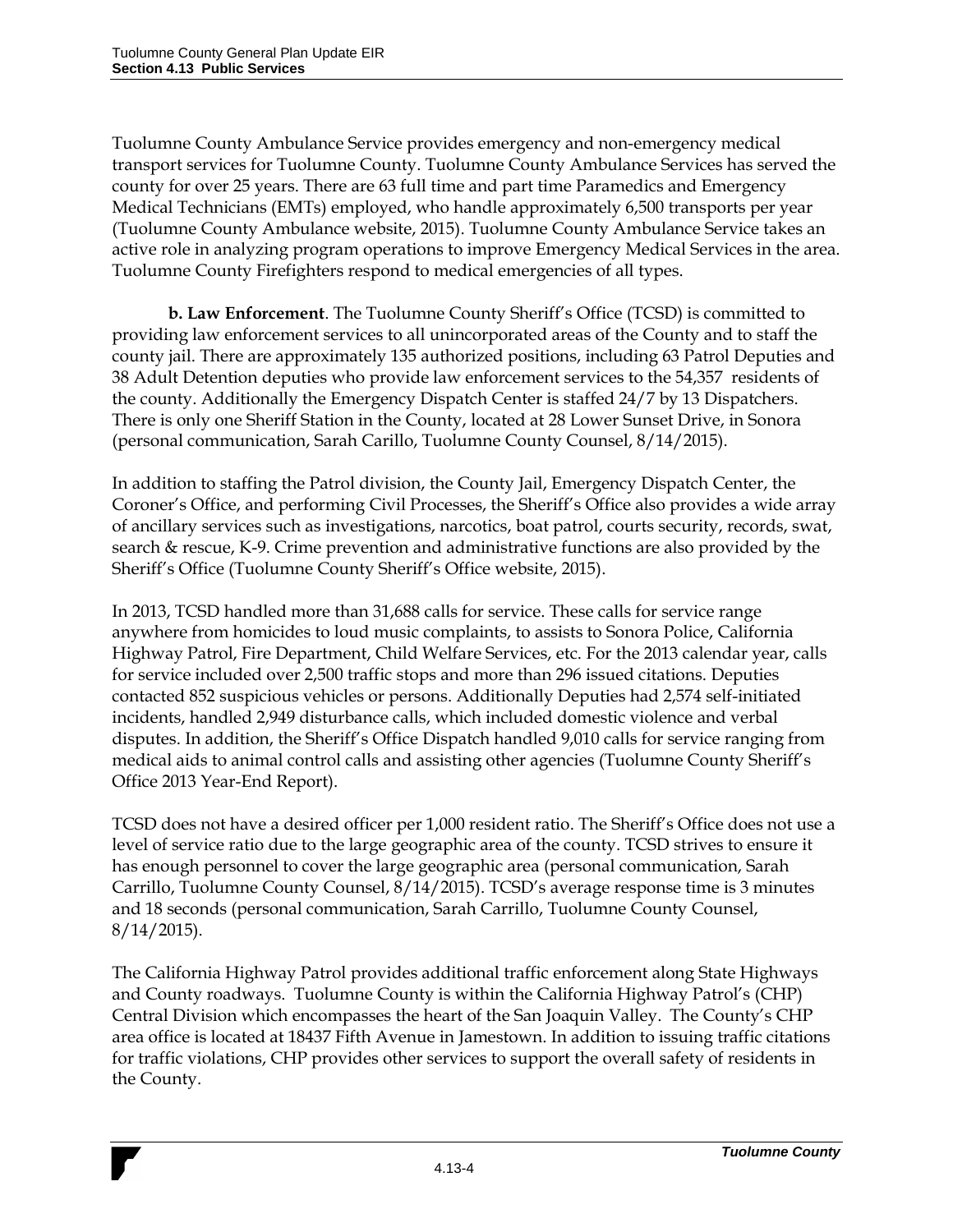**c. Public Schools.** There are 11 school districts within Tuolumne County, consisting of two high school districts, eight elementary school districts, and one unified school district, which includes both elementary and high schools. Approximately 6,032 students attended the first day of classes for the 2013-14 school year within this County. There are three charter schools within Tuolumne County, California Virtual Academy at Jamestown, Connections Visual and Performing Arts Academy, and Gold Rush Charter. In August 2014, the Foothill Leadership Academy, a public charter school, opened in Sonora, California for the 2014-2015 school year. For the 2013-2014 school year there were 782 students enrolled in the three charter schools. Enrollments at private schools operating within Tuolumne County range in size from a single student up to 155 students. The two largest are the Mother Lode Christian School, located in Tuolumne, and the Sierra Waldorf School, located in the Rawhide Valley, near Jamestown. The small private schools, such as the ones with a single student, are home-schools.

Financing school facilities is a problem facing school districts in Tuolumne County. Due to financing problems and decreased enrollment, the Chinese Camp School District has been consolidated into the Jamestown School District. The timely provision of school facilities is essential to creating a viable community. Residential development should, therefore, be tied to the provision of adequate school facilities (Tuolumne County Public Facilities and Services Element 2015).

Table 4.13-2 below shows each school by name, grade levels served, 2013-2014 enrollment and the district in which it is located.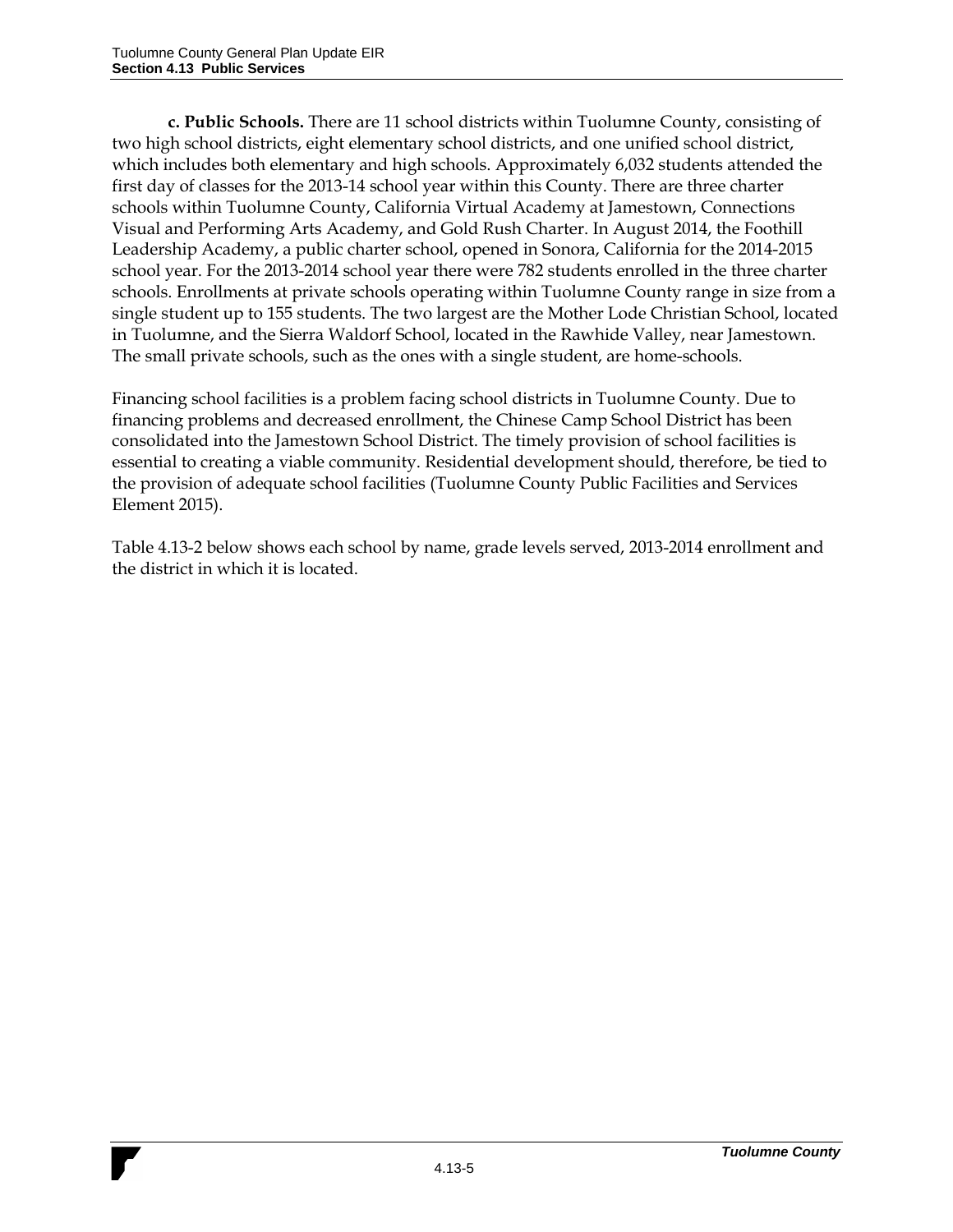| <b>District Name</b>                                             | <b>School Name</b>                                       | <b>Grades</b> | 2013-2014<br><b>Enrollment</b> |
|------------------------------------------------------------------|----------------------------------------------------------|---------------|--------------------------------|
| <b>Belleview School District</b>                                 | <b>Belleview Elementary School</b>                       | K-8           | 140                            |
| Big Oak Flat Groveland Unified School<br><b>Disctrict</b>        | Tenaya Elementary School                                 | K-8           | 234                            |
| Big Oak Flat Groveland Unified School<br><b>Disctrict</b>        |                                                          | $9 - 12$      | 37                             |
|                                                                  | Don Pedro High School                                    |               |                                |
| <b>Big Oak Flat Groveland Unified School</b><br><b>Disctrict</b> | Tioga High School                                        | $9 - 12$      | 76                             |
| <b>Big Oak Flat Groveland Unified School</b>                     |                                                          |               |                                |
| <b>District</b>                                                  | Moccasin Community Day                                   | $10 - 12$     | 5                              |
| Columbia Union School District                                   | Columbia Elementary                                      | $K-8$         | 575                            |
| Columbia Union School District                                   | Springfield Community Day                                | $5-8$         | 5                              |
| <b>Curtis Creek School District</b>                              | <b>Curtis Creek Elementary</b>                           | $K-8$         | 476                            |
| Jamestown School District                                        | California Virtual Academy at Jamestown                  | $K-12$        | 155                            |
| Jamestown School District                                        | Chinese Camp School                                      | K-6           | 30                             |
| Jamestown School District                                        | Jamestown Elementary School                              | K-8           | 318                            |
| Sonora School District                                           | Sonora Elementary School                                 | $K-8$         | 688                            |
| Sonora Union High School District                                | Sonora High School                                       | $9 - 12$      | 1,019                          |
| Soulsbyville School District                                     | Soulsbyville Elementary                                  | $K-8$         | 516                            |
| <b>Summerville School District</b>                               | Summerville Elementary School                            | $K-8$         | 381                            |
| Summerville Union High School<br><b>District</b>                 | Cold Springs High                                        | $9 - 11$      | $\overline{c}$                 |
| Summerville Union High School<br><b>District</b>                 | <b>Connections Visual and Performing Arts</b><br>Academy | $7 - 12$      | 229                            |
| Summerville Union High School<br><b>District</b>                 | <b>Gold Rush Charter</b>                                 | $K-12$        | 398                            |
| Summerville Union High School<br><b>District</b>                 | Mountain High                                            | $10 - 11$     | 5                              |
| Summerville Union High School<br><b>District</b>                 | South Fork High                                          | $9 - 12$      | $\overline{4}$                 |
| Summerville Union High School<br><b>District</b>                 | Summerville High                                         | $9 - 12$      | 443                            |
| <b>Twain Harte School District</b>                               | <b>Black Oak Elementary School</b>                       | $K-4$         | 169                            |
| Twain Harte School District                                      | Twain Harte Middle School                                | $5 - 8$       | $\overline{127}$               |
| <b>Total</b>                                                     |                                                          |               | 6.032                          |

| Table 4.13-2. Schools within Tuolumne County and 2013-2014 Enrollment |
|-----------------------------------------------------------------------|
|-----------------------------------------------------------------------|

*Source: California Department of Education and Student Accountability Report Card website*

Current student capacity of the districts and schools in Tuolumne County is not readily available. There has been a substantial decrease in enrollment throughout the County over the past decade. As a result, there is no issue with student capacity. District and school capacity is not closely monitored unless indicators of overcrowding are present.

**d. Library Services.** The Tuolumne County Library system provides a diverse array of library services to the residents of Tuolumne County. Based at the Main Library in Sonora, the County Library is able to support the information and educational needs of County residents through standard reference and circulating collections, as well as videos, periodicals and newspapers, interlibrary loans, and children's programs.

**e. Other Public Services.** Other public service functions provided by the County government are also considered by the Tuolumne County General Plan Update. Some of the County functions are primarily administrative, like the County Administration Office, while others provide direct service to certain taxpayers who have a need of a particular service, such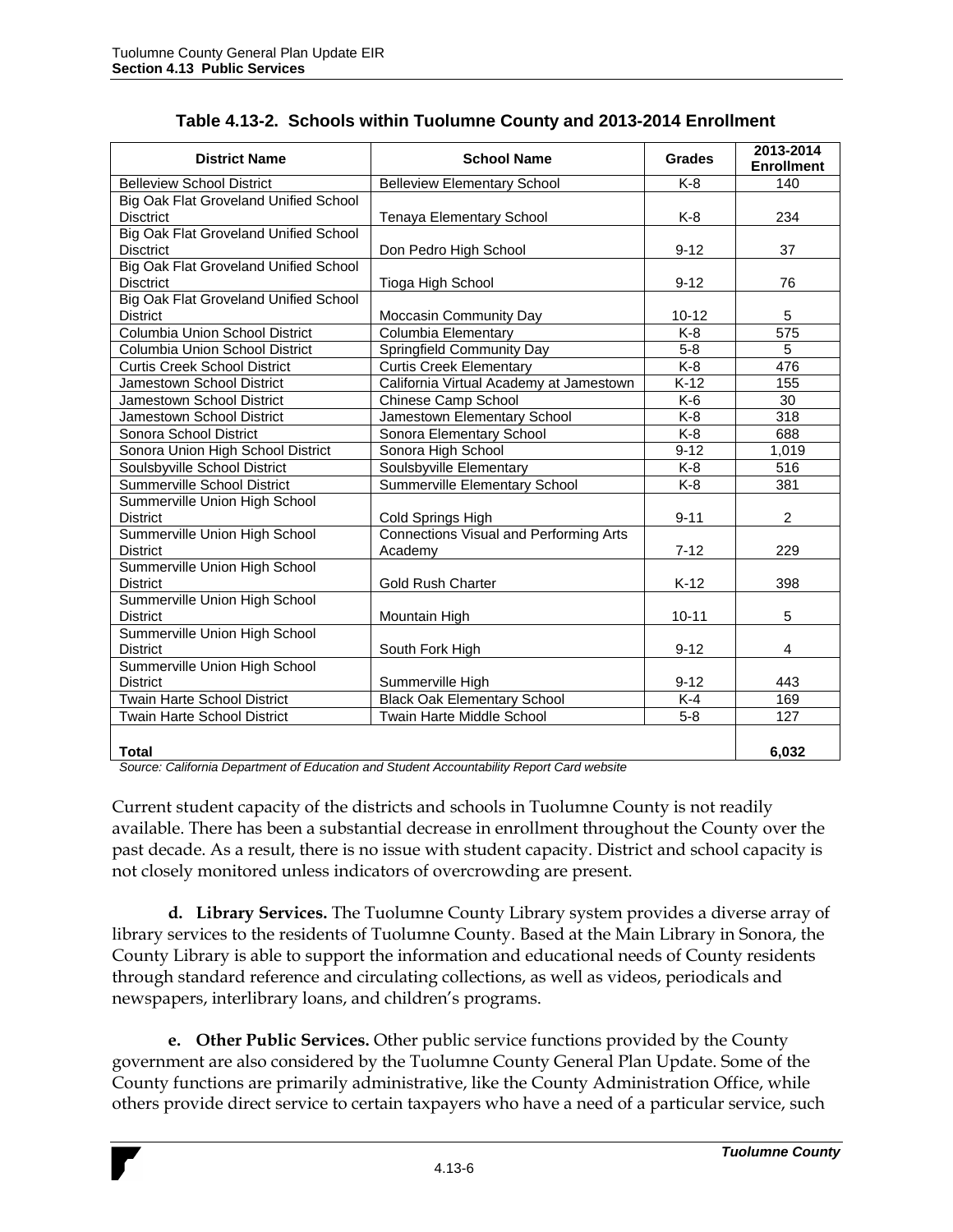as the District Attorney's Victim/Witness Division. Other offices that provide public services include: Agricultural Commissioner, Animal Control, District Attorney, Child Support, Victim/Witness, Elections, Farm Advisor, Child Protective Services, Community Resources Agency, Public Health, Mental Health, Welfare, Courts, Probation, Public Defender, Recreation, and Weights and Measurements.

## **f. Regulatory Framework.**

California State Assembly Bill 2926—School Facilities Act of 1986 . In 1986, AB 2926 was enacted by the state of California authorizing entities to levy Statutory Fees on new residential and commercial/industrial development in order to pay for school facilities. AB 2926, entitled the "School Facilities Act of 1986," was expanded and revised in 1987 through the passage of AB 1600, which created Section 66000 et seq. of the Government Code. Under this statute, payment of such Statutory Fees by developers would serve as total mitigation in accordance with CEQA to satisfy the impact of development on school facilities.

California Government Code Section 65995—School Facilities Legislation*.* The School Facilities Legislation was enacted to generate revenue for school districts for capital acquisitions and improvements. As of 2014, this legislation allows a maximum one-time fee of \$3.36 per square foot of residential development and \$0.54 per square foot of commercial development. This fee is divided between the primary and secondary schools and is termed a "Level One" fee.

The passage of SB 50 in 1998 defined the Needs Analysis process in Government Code Sections 65995.5-65998. Under the provisions of SB 50, school districts may collect Level Two and Level Three fees to offset the costs associated with increasing school capacity in response to student enrollment increases associated with residential developments. Level Two fees require the developer to provide one-half of the costs of accommodating students in new schools, while the State would provide the other half. Level Three fees require the developer to pay the full cost of accommodating the students in new schools and would be implemented at the time the funds available from Proposition 1A (approved by the voters in 1998) are expended. School districts must demonstrate to the State their long-term facilities needs and costs based on long-term population growth to qualify for this source of funding, however, voter approval of Proposition 55 on March 2, 2004, precludes imposition of the Level Three fee for the foreseeable future. Therefore, once qualified, the districts may impose only Level Two fees, as calculated per SB 50.

# **4.13.2 Impact Analysis**

### **a. Methodology and Significance Thresholds.**

In accordance with Appendix G of the *State CEQA Guidelines*, the proposed General Plan Update would result in potentially significant impacts relating to public services if it would:

 *Result in substantial adverse physical impacts associated with the provision of new or physically altered governmental facilities, need for new or physically altered governmental facilities, the construction of which could cause significant environmental impacts, in order to maintain acceptable services ratios, response times or other performance objectives for any of the public services:*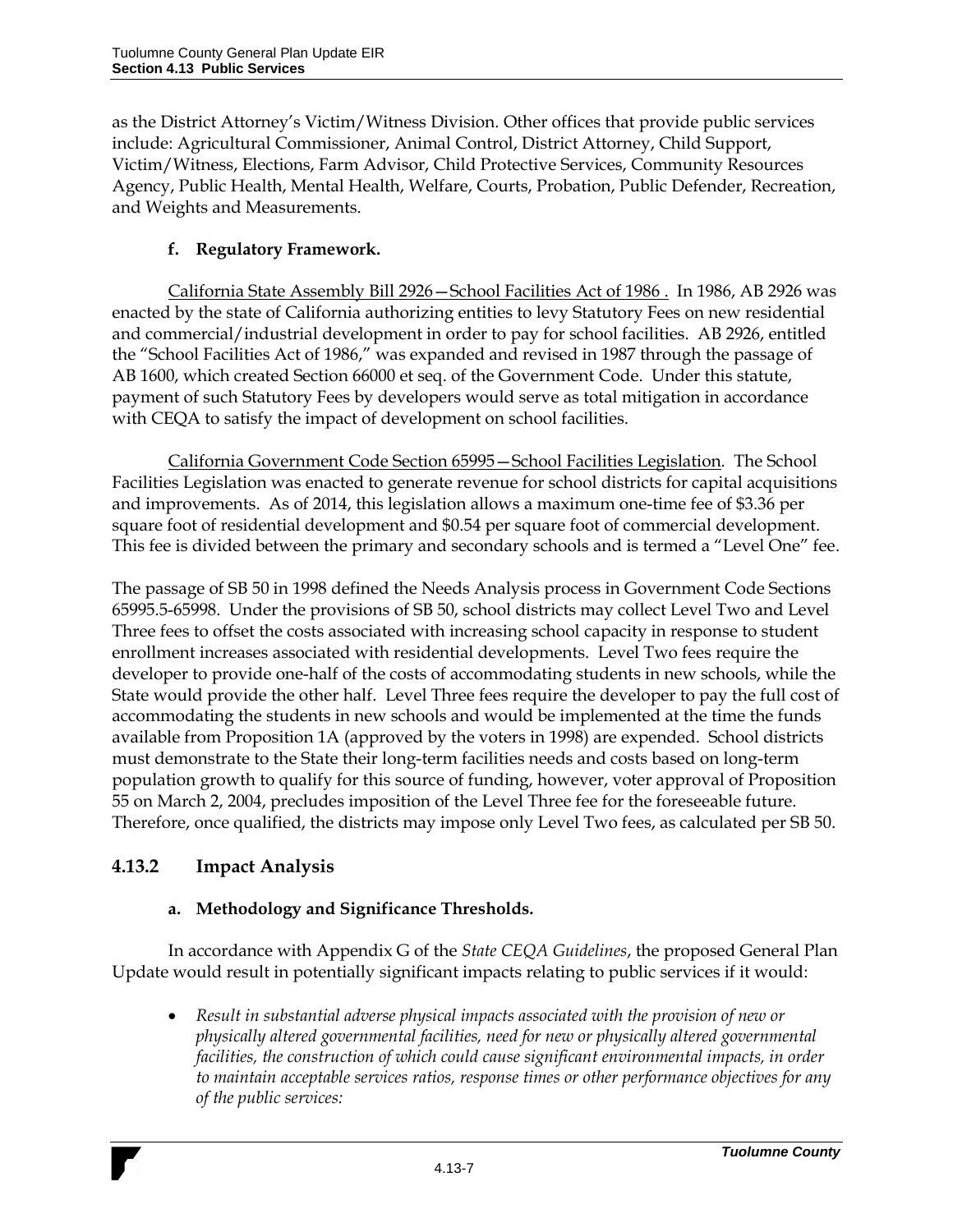- *a) Fire protection*
- *b) Police protection*
- *c) Schools*
- *d) Parks*
- *e) Other public facilities*

Impacts to parks are discussed in Section 4.14, *Recreation*.

Fire Protection Service. Information on current service demands and available staff and equipment was provided by Stephen Gregory from the Tuolumne County Fire Prevention Division of the Tuolumne County Fire Department. The Fire Department does not use the National Fire Protection Association (NFPA) standard for fire protection services, which requires 1.2 firefighters per 1,000 residents. If development facilitated by the General Plan Update would impact fire protection performance such that it would require the construction of new or expanded facilities, significant impacts could result.

Law Enforcement Service. Information on current service demands and available staff and equipment was provided by Sarah Carillo the Tuolumne County Counsel and the Tuolumne County Sheriff's Office. The Sheriff Department's goal is to ensure it has enough personnel to cover the large geographic area. If development facilitated by the General Plan Update impacts police protection performance such that it would require the construction of new or expanded facilities, significant impacts could result.

Public Schools. Information on current school facilities was provided by the various school districts throughout the County and the School Accountability Report Card (SARC) by the California Department of Education (http://www.sarconline.org/). Specifically, information pertaining to current school enrollments was collected from SARC. Student generation rates, provided by the various districts as contained within the most recent developer impact fee report, were used to estimate potential future enrollments as a result of the population increase associated with the General Plan Update. Current information on district and school capacity was not readily available for all districts and schools. According to Sonora Union High School District, Columbia Union School District, and Big Oak Flat Groveland Unified School District, Tuolumne County have a substantial shortage of student enrollment. As a result, each district and school is operating without any capacity issues.

Impacts would be significant if development facilitated by the General Plan Update would cause student enrollment to increase such that new or expanded school facilities would be required, the construction of which could cause environmental impacts.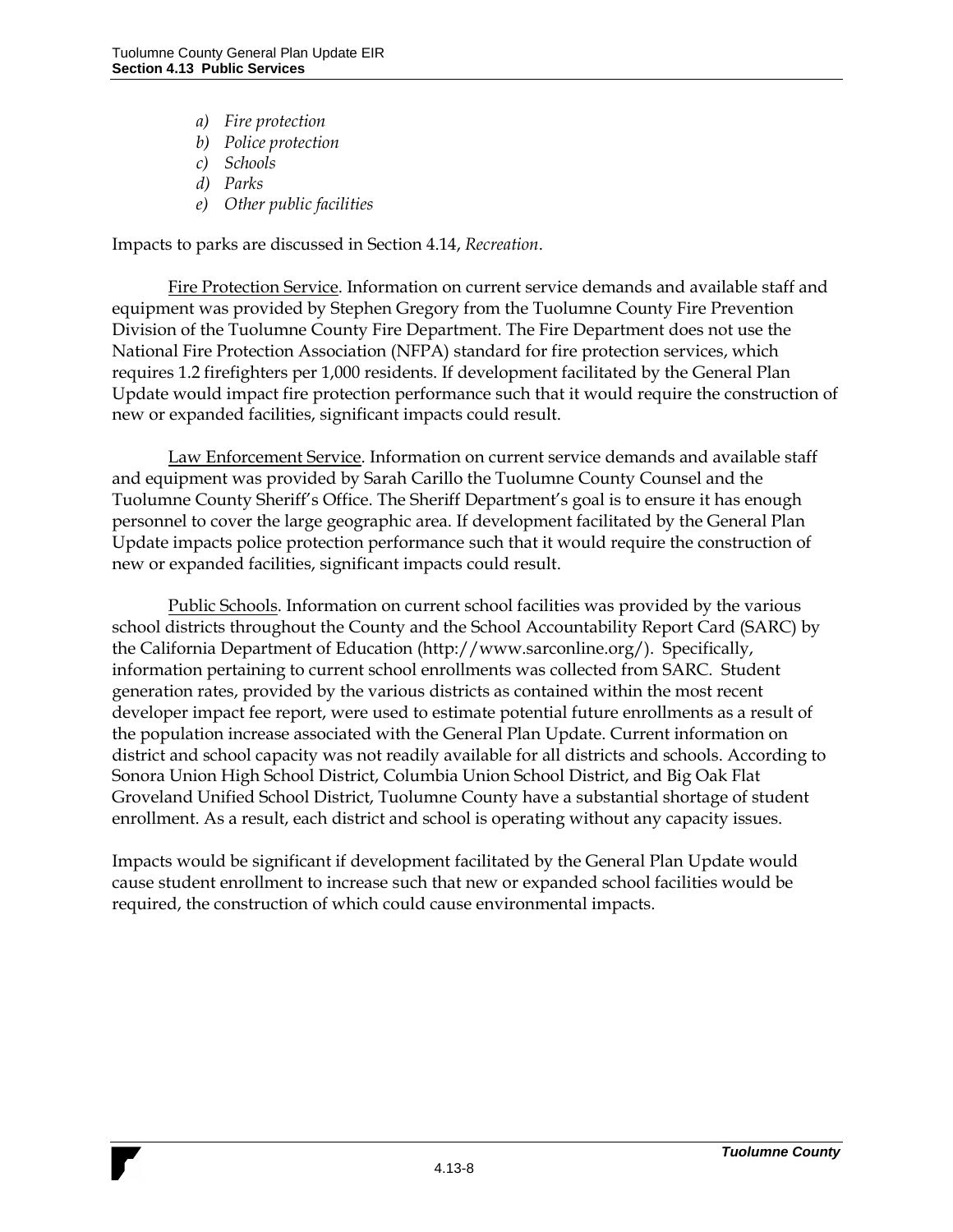### **b. Project and Cumulative Impacts.**

### **Impact PS-1 Development facilitated by the proposed General Plan Update would increase demand for fire protection service; however, new or expanded facilities would not be required. Review of subsequent development by the Fire Department pursuant to existing County development review practices, the required provision of emergency access and payment of impact mitigation fees would ensure that potential impacts are Class III,** *less than significant***.**

Currently, there are 13 fire stations located throughout the County. Consistent with the Distinctive Communities Growth Scenario (as described in Section 2.0, *Project Description*), any new development associated with buildout of the General Plan Update would primarily be focused in the County's existing urban areas and urban fringes, which are within the service area of the TCFD or other local fire districts. The growth that may occur in non-urban areas would primarily occur on the urban fringes of a nearby defined community. Thus, the areas that would accommodate the majority of additional growth under the General Plan Update would be serviced by existing fire stations located within their service area. No new developments would be anticipated to occur beyond the service area of the TCFD. As a result, TCFD response times would not be compromised.

However, because there would be an increase in population, additional on-duty full time firefighters would be needed incrementally over the planning horizon of the General Plan Update. Currently, the Fire Department does not use a service ratio standard. There are currently 9 full time firefighters servicing 54,337 residents, which would equate to 1 firefighter per 6,038 residents. In addition, there are 144 volunteer firefighters in service with TCFD. Based on the existing 2015 population of 54,337 and the Tuolumne County Transportation Council's future projected population, the increase in population in Tuolumne County is estimated to be 8,906 people by the year 2040. Therefore, the TCFD would need to add 2 more firefighters by the year 2040 to maintain the current 2015 service ratio. The addition of 2 additional firefighters by the year 2040 could be accommodated by existing facilities and would not require a new station or facility to be built. New facilities or expansion of facilities that would be required to be built would be in response to unforeseen increased demand for firefighters and would depend on where and when communities experience increased population growth as it occurs.

Furthermore, the General Plan Update would require that adequate fire protection service is maintained as development occurs. The draft General Plan Update Safety Element includes the following policies that would reduce potential impacts to fire protection services:

| Policy 6.I.1        | Improve the County circulation system as necessary to minimize delay of<br>emergency vehicle response and evacuation due to traffic congestion.                                                 |
|---------------------|-------------------------------------------------------------------------------------------------------------------------------------------------------------------------------------------------|
| Policy 6.I.4        | Determine that new development does not adversely impact fire protection<br>services provided by local fire agencies within Tuolumne County.                                                    |
| <i>Policy 6.I.5</i> | Continue to encourage interaction and cooperation between the Tuolumne<br>County Fire Department/CAL FIRE and local fire agencies in responding to<br>and recovering from emergency situations. |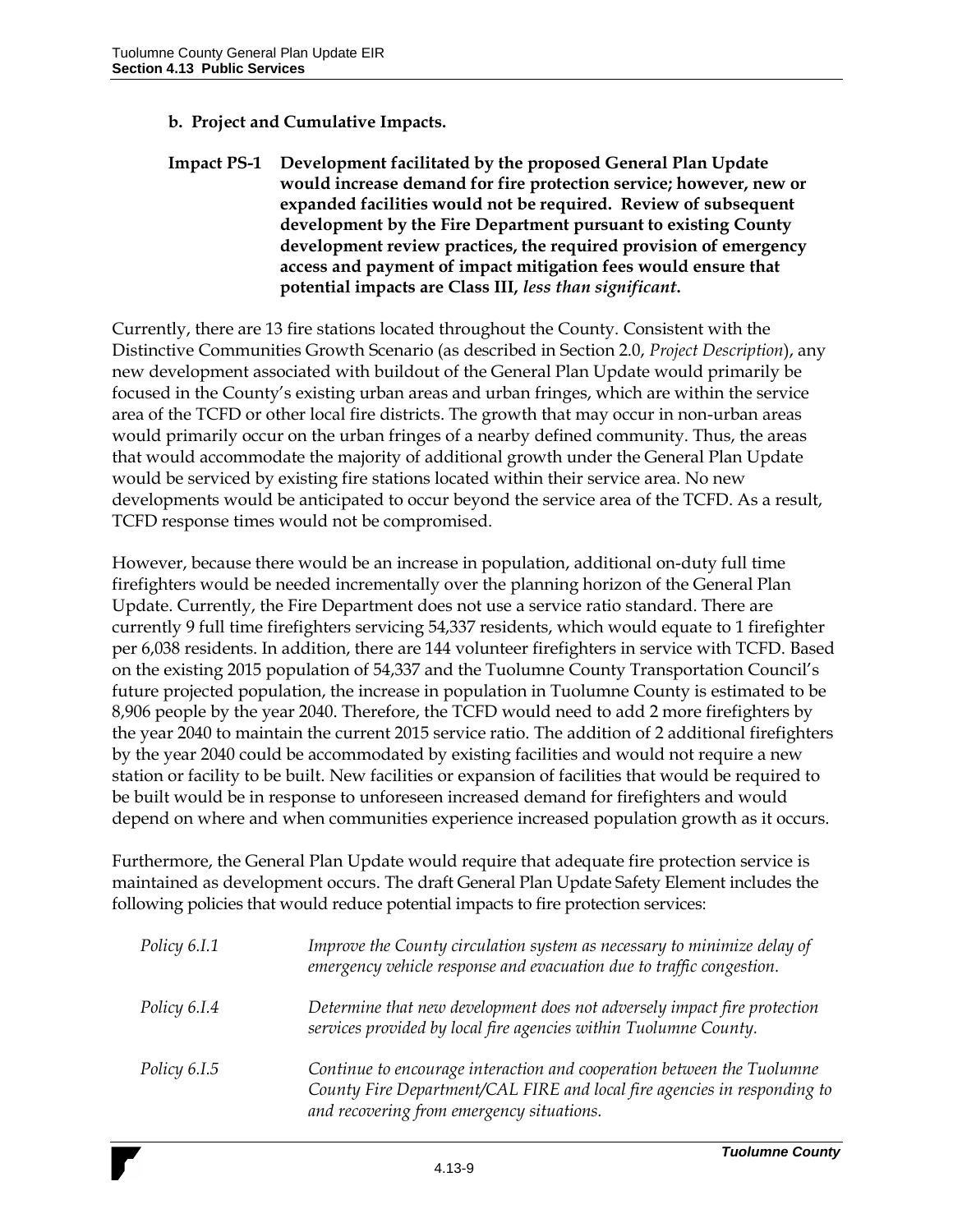| Policy 6.J.3                    | Require new development to have adequate fire protection and to include,<br>where necessary, design and maintenance features that contribute to the<br>protection of the County from the losses associated with wildland fire.                                                                                                                                                                                      |
|---------------------------------|---------------------------------------------------------------------------------------------------------------------------------------------------------------------------------------------------------------------------------------------------------------------------------------------------------------------------------------------------------------------------------------------------------------------|
| Policy 6.J.7                    | Maintain firefighting assets within the County at current levels.                                                                                                                                                                                                                                                                                                                                                   |
| Policy 6.K.2                    | Apply contemporary fire prevention and protection standards to new<br>development as outlined in the 1992 Tuolumne County Fire Department<br>Service Level Stabilization Plan.                                                                                                                                                                                                                                      |
| Policy 6.K.4                    | Determine the impact proposed development will have on the provision of fire<br>protection services and maintain the established level of service as outlined in<br>the 1992 Tuolumne County Fire Department Service Level Stabilization<br>Plan.                                                                                                                                                                   |
| Policy 6.L.1                    | Construct new fire protection facilities as needed within the jurisdiction of<br>the Tuolumne County Fire Department/CAL FIRE in order to maintain the<br>desired Insurance Services Office (ISO) ratings.                                                                                                                                                                                                          |
| Policy 6.L.3                    | Support the recruitment and training efforts of the Tuolumne County Fire<br>Department and local fire agencies within the County.                                                                                                                                                                                                                                                                                   |
| Policy 6.N.1                    | Actively involve fire protection agencies within Tuolumne County in land<br>use planning decisions.                                                                                                                                                                                                                                                                                                                 |
| Policy 6.N.3                    | Integrate County policies and land use designations with the strategies of the<br>fire protection agencies within the County to provide adequate service to<br>existing, as well as, future development.                                                                                                                                                                                                            |
| Implementation<br>Program 6.M.a | Review the County Services Impact Mitigation Fees on a regular basis to<br>evaluate the adequacy of the fire protection component.                                                                                                                                                                                                                                                                                  |
| Implementation<br>Program 6.M.c | Enforce the provisions found in Title 15 of the Tuolumne County Ordinance<br>Code for built-in fire suppression equipment in all new development in order<br>to improve fire safety and offset the need for increased fire department<br>staffing and equipment. The fire suppression requirements are found in<br>sources such as Title 15 of the Tuolumne County Ordinance Code, and the<br>California Fire Code. |

Implementation of the policies from the draft General Plan Update Safety Element, impacts related to fire protection services would be reduced to a less than significant level.

Mitigation Measures. No mitigation measures are required.

Significance after Mitigation. Impacts would be less than significant without mitigation.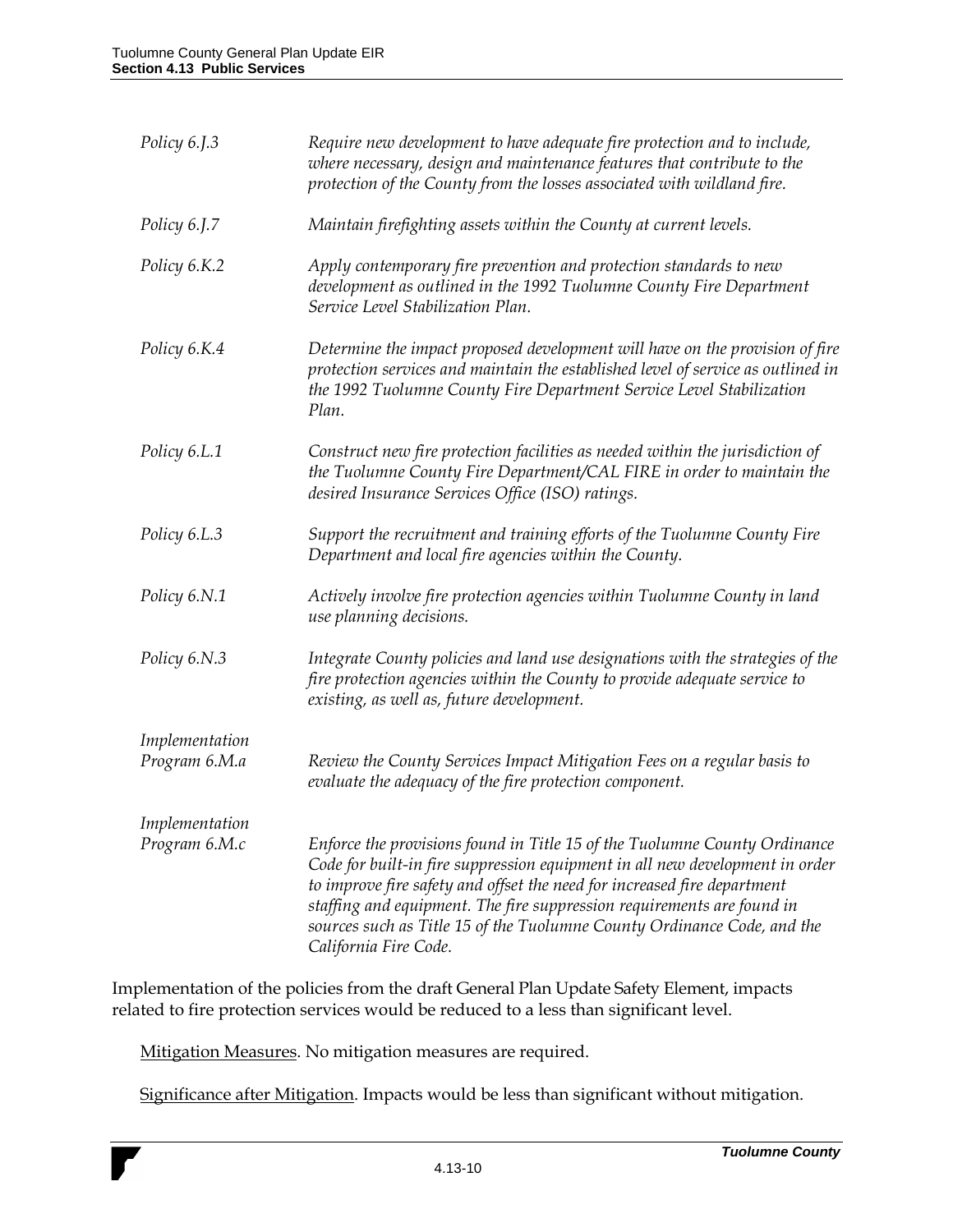### **Impact PS-2 Development facilitated by the proposed General Plan Update would increase demand for law enforcement service, but would not result in the need to construct new law enforcement facilities. Impacts would be Class III,** *less than significant***.**

Currently, the Sheriff's Office does not adhere to a specific officer to resident service ratio due to the large geographic area of the County. Nevertheless, the Sheriff's Office strives to ensure it has enough personnel to cover the large geographic area (personal communication, Sarah Carillo, Tuolumne County Counsel, 08/14/2015).

Consistent with the Distinctive Communities Growth Scenario (as described in Section 2.0, *Project Description*), any new development associated with buildout of the General Plan Update would primarily be focused in the County's existing urban areas and urban fringes, which are within the service area of the Sheriff's Office. No new developments are anticipated to occur beyond the service area of the Sheriff's Office. As a result, the Sheriff's Office average response time of approximately 3 minutes and 18 seconds would not be compromised. There is one Sheriff's Office in the County. An expansion of, or intensification of development does not necessarily result in the need for additional facilities if deputies and patrol vehicles are equipped with adequate telecommunications equipment to communicate with Sheriff's Office headquarters. However, additional sheriff personnel would be needed incrementally over the planning horizon of the General Plan. The areas that would accommodate the majority of additional growth under the General Plan Update would be serviced by the existing Sheriff's Office.

There are currently 135 deputies who provide law enforcement services to 54,337 residents, which would equate to 1 deputy per 403 residents. Based on the existing 2015 population of 54,337 and the Tuolumne County Transportation Council's future projected population, the increase in population in Tuolumne County is estimated to be 8,906 people by the year 2040. Therefore, an additional 23 deputies would be needed by the year 2040 to maintain the current 2015 service ratio. As discussed above, the addition of 23 deputies by the year 2040 could potentially be accommodated by existing facilities as long as adequate telecommunications equipment was available. Any new facilities or expansion of existing facilities that would be required to be built would be in response to unforeseen increased demand for police services and would depend on where and when communities experience increased population growth as it occurs.

Furthermore, the General Plan Update would require that adequate police protection service is maintained as development occurs. The draft General Plan Update Safety Element includes the following policies that would reduce potential impacts to police protection services:

| Policy 6.O.1 | Establish revenue sources to provide a stable, adequate level of funding for<br>the criminal justice system in Tuolumne County.                    |
|--------------|----------------------------------------------------------------------------------------------------------------------------------------------------|
| Policy 6.O.2 | Establish a desired level of service for the criminal justice system within the<br>unincorporated area of Tuolumne County and maintain this level. |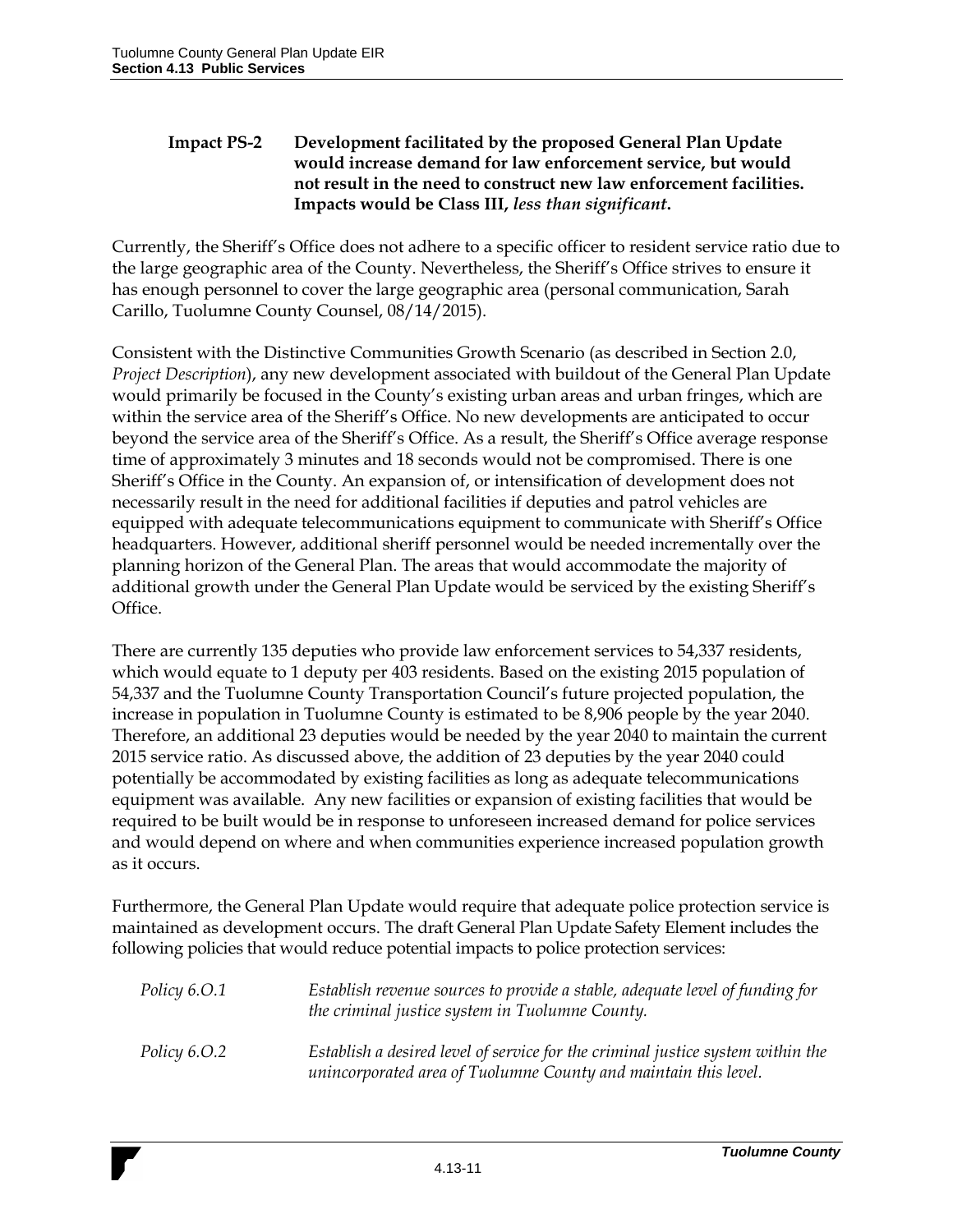| Policy $6.0.3$ | Determine the impact proposed development would have on the criminal<br>justice system in Tuolumne County, and assure that the established level of<br>service is maintained.                                                                           |
|----------------|---------------------------------------------------------------------------------------------------------------------------------------------------------------------------------------------------------------------------------------------------------|
| Implementation |                                                                                                                                                                                                                                                         |
| Program 6.O.a  | Review the County Services Impact Mitigation Fee on a regular basis to<br>determine if the criminal justice component remains adequate. The heads of<br>the County's criminal justice system should be consulted as to an adequate<br>level of funding. |

Mitigation Measures. No significant impacts were identified, so no mitigation is required.

Significance after Mitigation. Impacts would be less than significant without mitigation.

**Impact PS-3 Development that would be accommodated by the General Plan Update could increase student enrollment. However, the payment of State-mandated school impact fees is deemed full mitigation by the State of California. Therefore, impacts to schools would be Class III,** *less than significant***.** 

Development facilitated by the General Plan Update would likely increase enrollment of schools within the various districts throughout the County. The General Plan Update would accommodate up to approximately 5,159 residential units throughout its planning horizon. Based on the statewide student generation rates of 0.7 students per household, development under the General Plan Update could generate a total student population of up to 3,611 students (California State Allocation Board, 2008). Currently, all schools within the County serve a total student population of 6,032 and are currently under enrollment capacity. Thus the General Plan Update could represent up to a 60 percent increase from current student enrollment levels over a 25 year period through the year 2040. However, as noted, the schools within Tuolumne County are operating well below capacity levels. As discussed above, Columbia Union School District, and Big Oak Flat Groveland Unified School District have a substantial shortage of student enrollment. Additionally, because development would occur incrementally over the next 25 years, it is unlikely that schools would be impacted immediately. Further, as development occurs over the next 25 years, schools would modify their facilities on an as needed basis and development that could occur under the General Plan Update would be required to pay impact mitigation fees as required by the various districts' Developer Fee Justification Studies.

Although development facilitated by the General Plan Update may increase student enrollment, Section 65995(h) of the California Government Code (Senate Bill 50, chaptered August 27, 1998) states that payment of statutory fees *"...is deemed to be full and complete mitigation of the impacts of any legislative or adjudicative act, or both, involving, but not limited to, the planning, use, or development of real property, or any change in governmental organization or reorganization."* Therefore, pursuant to compliance with CGC §65994(h), impacts relating to schools would be less than significant.

Furthermore, the following draft General Plan Public Facilities Element includes the following policies which would reduce potential impacts to schools: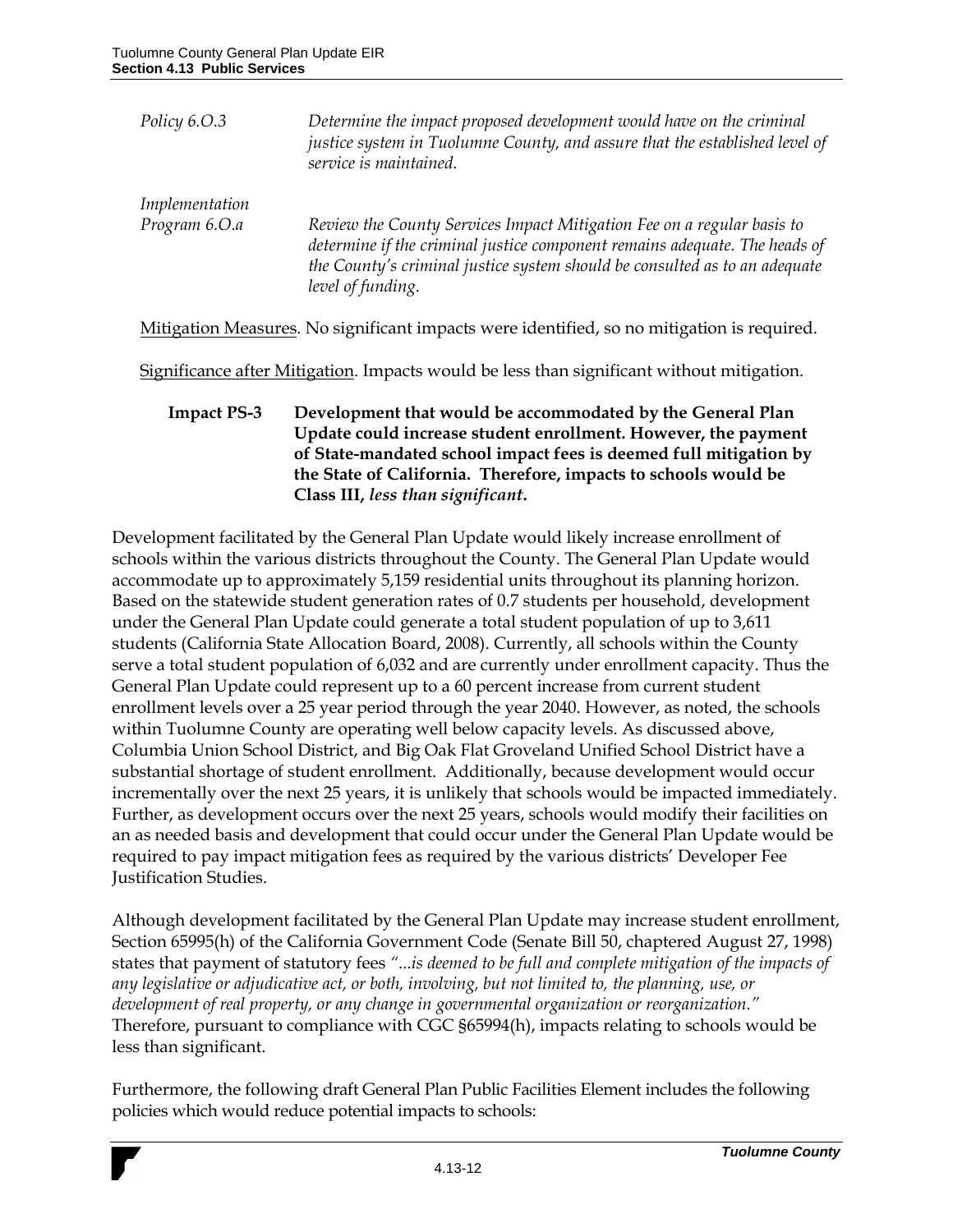| Policy 7.A.1 | Assist the County Schools Office and the school districts within Tuolumne<br>County in their efforts to provide school services and facilities consistent<br>with the level established by the respective school boards. |
|--------------|--------------------------------------------------------------------------------------------------------------------------------------------------------------------------------------------------------------------------|
| Policy 7.A.2 | Allow the establishment and continued use of private or alternative schools.                                                                                                                                             |
| Policy 7.B.1 | Continue to support schools in their efforts to obtain funding for school<br><i>facilities.</i>                                                                                                                          |

Payment of necessary statutory fees and implementation of the policies from the draft General Plan Update Public Facilities Element would ensure that impacts to public education facilities would be reduced to a less than significant level.

Mitigation Measures. No significant impacts were identified, so no mitigation measures are required.

Significance after Mitigation. Impacts would be less than significant without mitigation.

### **Impact PS-4 Development that would be accommodated by the General Plan Update would increase demand for other public services, such as library and county services. The provision and payment of the County Services Impact Mitigation Fee would ensure that all service-providing functions of County government agencies are adequate and potential impacts are Class III,** *less than significant***.**

Development facilitated by the General Plan Update would likely increase demand and use of other public services provided by the County including library services. The General Plan Update would accommodate up to approximately 5,159 residential units throughout its planning horizon. These units would primarily be located in proximity of existing libraries and other County facilities that provide public services. The increased demand for services from these facilities could potentially lead to new or expanded facilities. However, the General Plan Update's Public Facilities and Services Element includes the following policies and implementation programs to ensure that all County-provided services would be able to continue providing services at acceptable levels:

| Policy 7.E.2   | Continue to maintain provisions for library expansion within the Capital<br>Improvements Program (CIP).                                                                                                                                                                                              |
|----------------|------------------------------------------------------------------------------------------------------------------------------------------------------------------------------------------------------------------------------------------------------------------------------------------------------|
| Policy 7.E.3   | Establish revenue sources to provide a stable, adequate level of funding for<br>library services.                                                                                                                                                                                                    |
| Implementation |                                                                                                                                                                                                                                                                                                      |
| Program 7.E.d  | Review the County Services Impact Mitigation Fee on a regular basis to<br>evaluate the adequacy of the library services component. The fee should fund<br>the cost recovery of necessary building additions or replacements. The<br>librarian shall be consulted as to an adequate level of funding. |